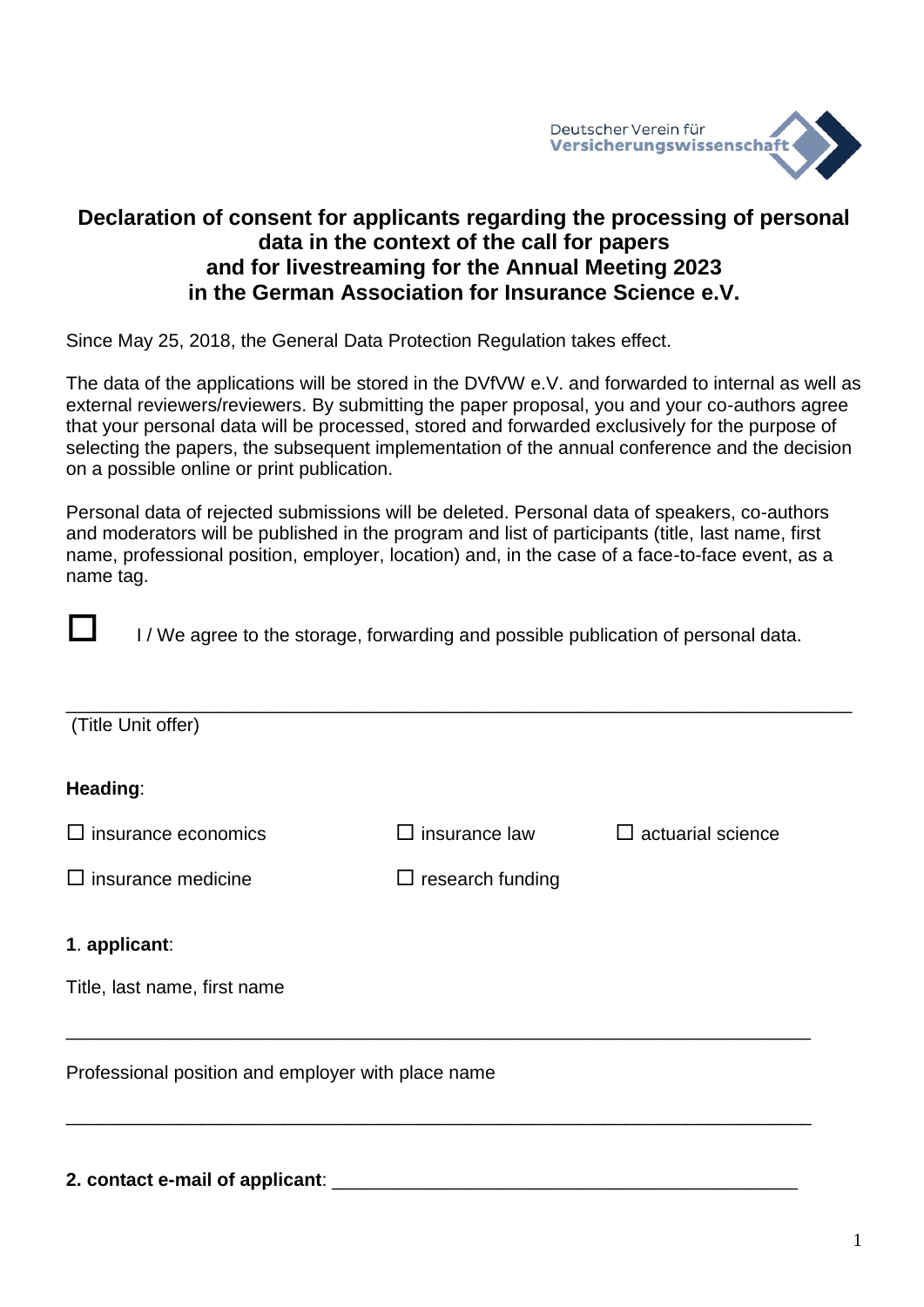| 3. co-authors |  |
|---------------|--|
|---------------|--|

a) Title, last name, first name

Professional position and employer with place name

\_\_\_\_\_\_\_\_\_\_\_\_\_\_\_\_\_\_\_\_\_\_\_\_\_\_\_\_\_\_\_\_\_\_\_\_\_\_\_\_\_\_\_\_\_\_\_\_\_\_\_\_\_\_\_\_\_\_\_\_\_\_\_\_\_\_\_\_\_\_\_\_

\_\_\_\_\_\_\_\_\_\_\_\_\_\_\_\_\_\_\_\_\_\_\_\_\_\_\_\_\_\_\_\_\_\_\_\_\_\_\_\_\_\_\_\_\_\_\_\_\_\_\_\_\_\_\_\_\_\_\_\_\_\_\_\_\_\_\_\_\_\_\_\_

\_\_\_\_\_\_\_\_\_\_\_\_\_\_\_\_\_\_\_\_\_\_\_\_\_\_\_\_\_\_\_\_\_\_\_\_\_\_\_\_\_\_\_\_\_\_\_\_\_\_\_\_\_\_\_\_\_\_\_\_\_\_\_\_\_\_\_\_\_\_\_\_

\_\_\_\_\_\_\_\_\_\_\_\_\_\_\_\_\_\_\_\_\_\_\_\_\_\_\_\_\_\_\_\_\_\_\_\_\_\_\_\_\_\_\_\_\_\_\_\_\_\_\_\_\_\_\_\_\_\_\_\_\_\_\_\_\_\_\_\_\_\_\_\_

\_\_\_\_\_\_\_\_\_\_\_\_\_\_\_\_\_\_\_\_\_\_\_\_\_\_\_\_\_\_\_\_\_\_\_\_\_\_\_\_\_\_\_\_\_\_\_\_\_\_\_\_\_\_\_\_\_\_\_\_\_\_\_\_\_\_\_\_\_\_\_\_

\_\_\_\_\_\_\_\_\_\_\_\_\_\_\_\_\_\_\_\_\_\_\_\_\_\_\_\_\_\_\_\_\_\_\_\_\_\_\_\_\_\_\_\_\_\_\_\_\_\_\_\_\_\_\_\_\_\_\_\_\_\_\_\_\_\_\_\_\_\_\_\_

\_\_\_\_\_\_\_\_\_\_\_\_\_\_\_\_\_\_\_\_\_\_\_\_\_\_\_\_\_\_\_\_\_\_\_\_\_\_\_\_\_\_\_\_\_\_\_\_\_\_\_\_\_\_\_\_\_\_\_\_\_\_\_\_\_\_\_\_\_\_\_\_

\_\_\_\_\_\_\_\_\_\_\_\_\_\_\_\_\_\_\_\_\_\_\_\_\_\_\_\_\_\_\_\_\_\_\_\_\_\_\_\_\_\_\_\_\_\_\_\_\_\_\_\_\_\_\_\_\_\_\_\_\_\_\_\_\_\_\_\_\_\_\_\_

b) Title, last name, first name

Professional position and employer with place name

c) Title, last name, first name

Professional position and employer with place name

Other co-authors? Please use a separate sheet.

#### **4. Will you present the research project yourself?**

|    |              | ves |
|----|--------------|-----|
| if | $\mathsf{L}$ | no: |

Presenter (title, last name, first name).

Professional position and employer with place name